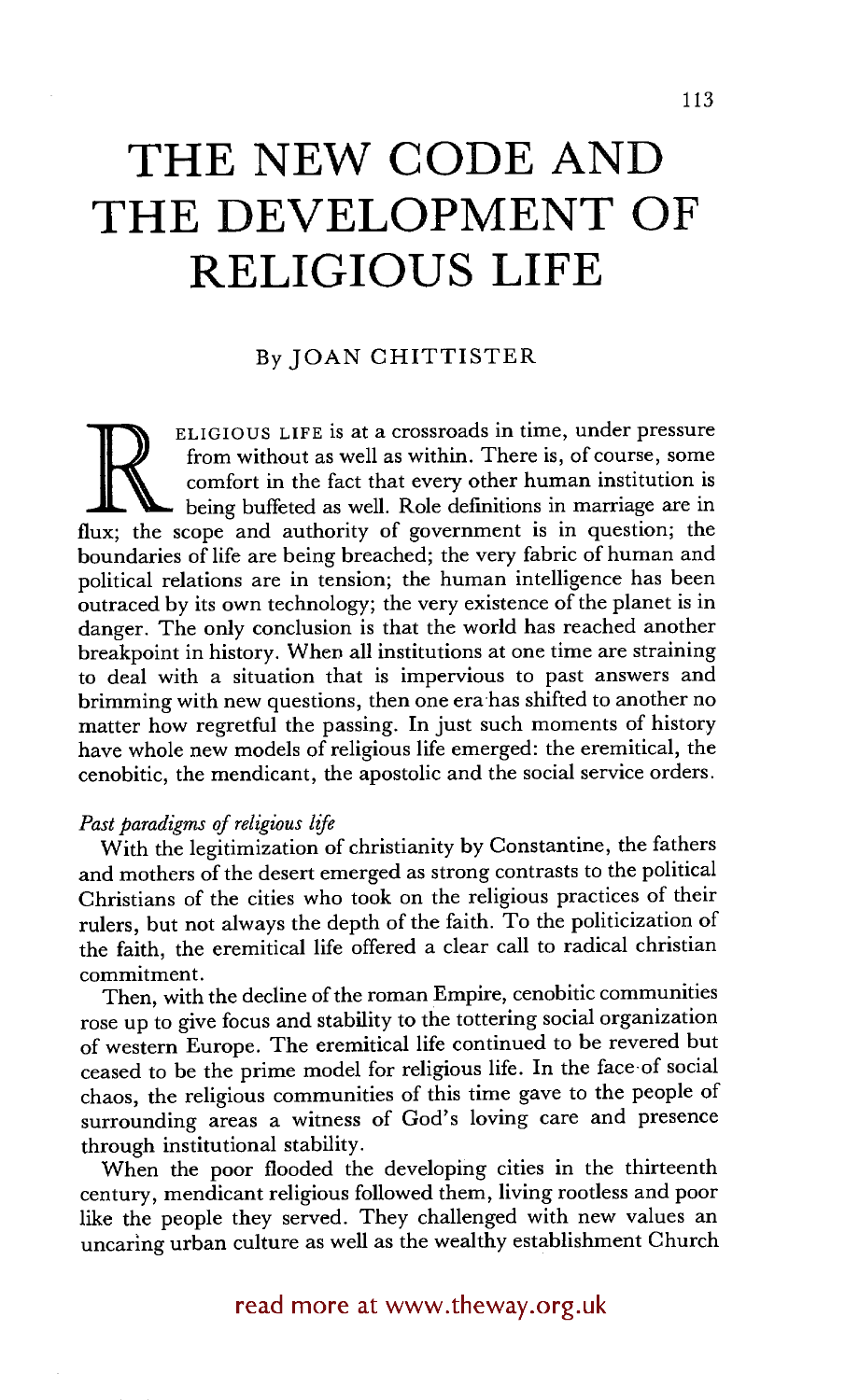of that period. Monasticism continued to be gift in the Church, but the central paradigm of religious life was altered once more.

As the political and religious unity of Europe was shattered by the emergence of nation states and the protestant schism, new groups of religious now concentrated on the studied articulation and defence of the faith in a divided world. A different form of community lifestyle and organization, not monastic and not local, arose to support this new kind of missionary activity or catechesis and, though each of the other forms remained, soon became the basic pattern of religious life because of its concentrated focus on the major issues of the time.

Finally, with the massive emigration of Europeans to the United States and the world-wide influence of the french revolution on the pressure for equal rights, six hundred new religious congregations arose in the eighteenth century to soften the effects of an enslaving industrialization by acts of mercy, and to insert ghetto outsiders into a strange culture by educating the outcast Catholic for public service in a white, anglo-saxon, protestant culture. Religious became identified by the institutionalized services they gave to such an extent that vocation and work began to be seen as identical.

The point is that religious communities have always been, fundamentally, signs of God's loving concern. Not in a passive way, not by running away from the issues or problems of the period, but by confronting them directly. Though the commitment to the Christ of the gospel remained always the same, in moments of major upheaval as universal issues changed, so did the style or focus of religious life in order to deal with these issues, despite the fact that in many instances these very changes invariably caused conflict in the Church.

The problem is that we face new issues now. The massive destruction of peoples, the exploitation of the poor, the oppression of women, the breakdown of community, the control of the world and its resources, the diminishment of the intrinsic value of the human being, the global struggle for equality and systemic participation are all questions that cry to the gospel for judgment.

Religious of this generation stand half-way between two eras. On the one hand dependence, conformity and institutionalized functionalism were both the norm and the pattern of religious commitment. On the other responsibility, community and discernment of gifts are the emerging ideals. On the one hand there is a new gospei agenda in our time for which old institutions are largely insufficient. On the other there are the expectations and responsibilities that are the price of past success. The questions are: (1) what does the future look like? (2) what model of religious life is needed to address it? and (3) does the new Code of Canon Law enable or obstruct the attempt?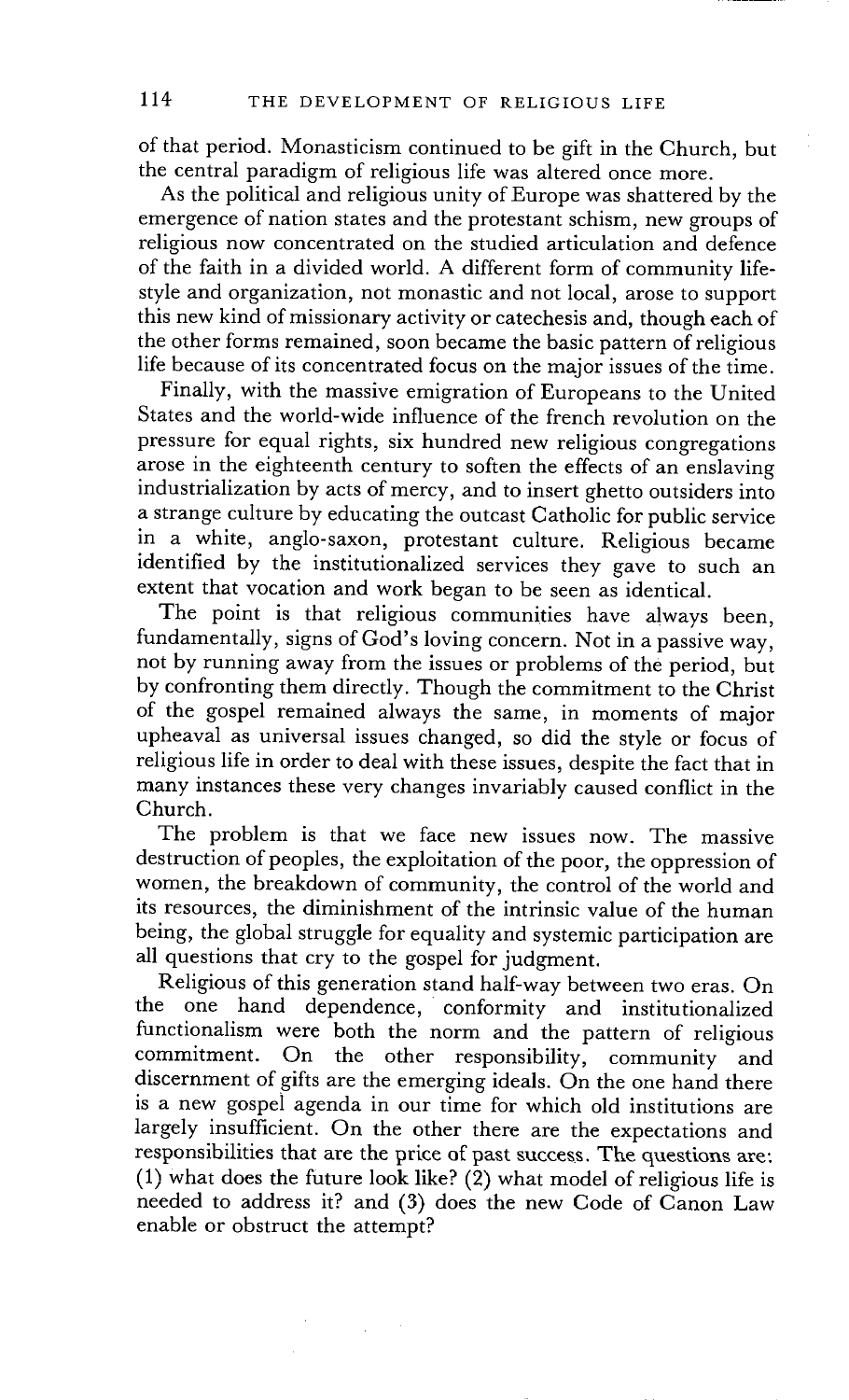### *Present pressures on the future of religious life*

If the function of religious life is to give witness to the gospel in the present age, it is important to reflect on the characteristics of the present social situation that call for gospel witness.

In the first place science, not industry, has become the great high priest of the time. Its motto is not 'the greatest number of desirable goods for the maximum number of people at the cheapest possible cost' but 'what can be done should be done, must be done, and will be done', whether it ought to be done or not. Not the limits of the market-place, but only the limits of the mind, will determine which products control our environment. Out of this philosophy have come weapons designed to destroy the planet; *arnniocentesis,* the ability to reject life before it has even been given, and genetic manipulation, a passport to the super-race.

At the same time the world has brought itself to a point of globalism that has no historical parallel. Technology has not made the world smaller; it has made the world one. As a result, world relationships are shifting: war in the East stops production in the West. Scenes of famine in Africa play on the television sets in american restaurants. Scenes of american two  $-$  and three  $-$  car homes play on television in mexican *barrios.* Decisions which enhance the corporations of one country imbalance employment and development in another. In this environment the moral life cannot possibly be a very private thing and the definition of local community blurs.

Furthermore autonomy has become one of the most pressing issues of the time. Colonialism and protectionism have been cast aside. In 1945, half of the human race was still controlled by outside forces. By 1977, less than one per cent of the human race was still subject to colonial governance. These days people expect to be self-directing and equal. It is not that they do not want government; they want government of their own making. Independence, interdependence and equality have become the fragile touchstones of a developing world, sparing no persons and no institutions.

Finally, in the midst of all these social realities, the Church has come to define itself as part of, rather than separate from, the culture around it. Consequently it is rediscovering its role as leaven and salt rather than as city of God under siege. The theology of transcendence has given way to a theology of transformation that has touched religious communities deeply. Above and beyond cosmetic changes, whole charisms are still in the process of being traced and tested because life has changed around, as well as within, religious institutions. At this crossover point in history, it is once again the very focus of religious life that is at issue. The basic church question has become whether or not by religious renewal is meant a modified version of the past, or a largely new kind of commitment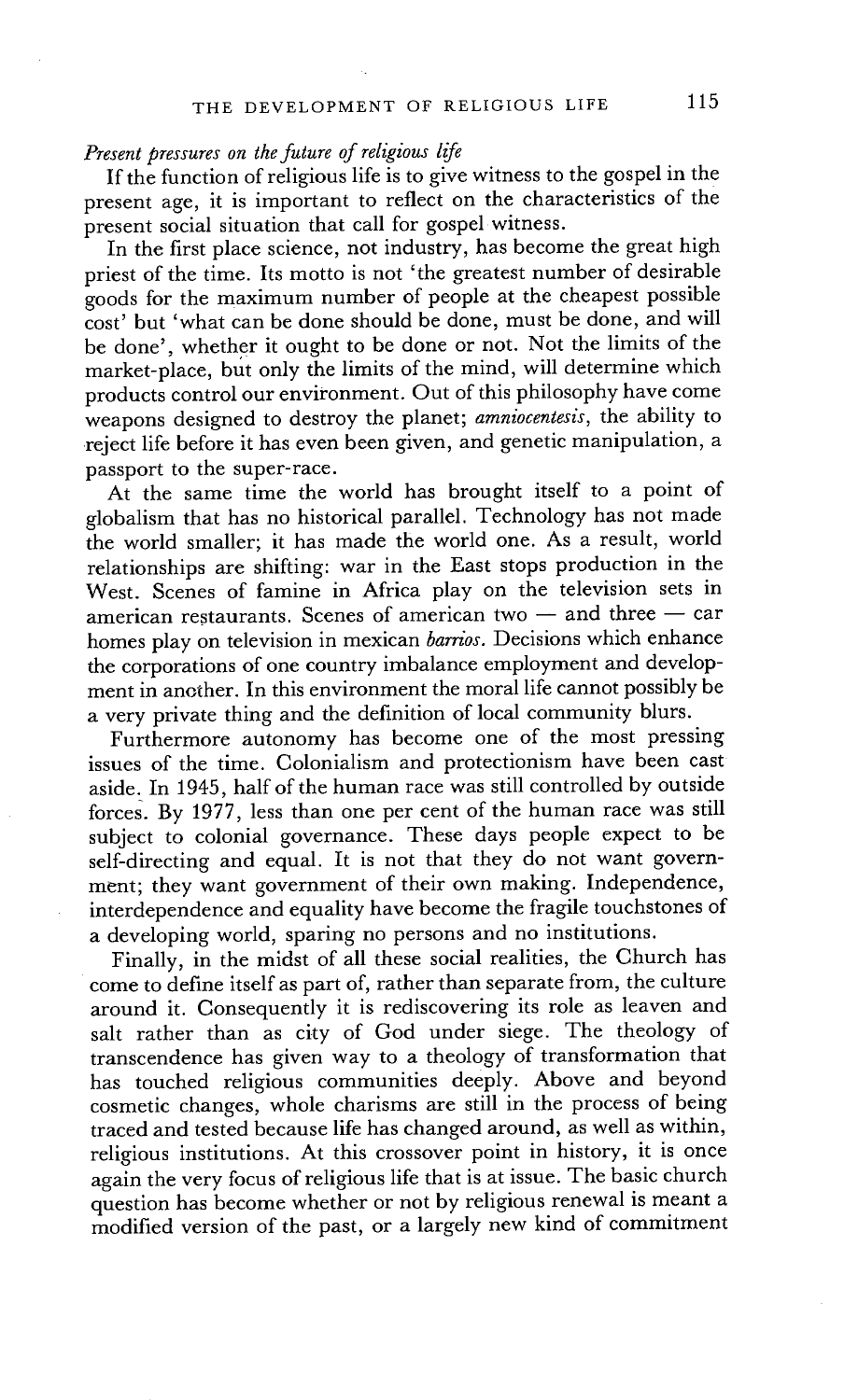within past principles. The question is not academic; many fundamental shifts have already occurred within communities and been approved by their own chapter bodies on the basis of their evaluation of the signs of the times.

# *The relation of the signs of the times to the model of religious life*

In a culture where science is not only value-free but often valueless, the world may not so much need those who give standard educational answers as it needs someone to rely on to press hard philosophical questions. To teach science is one thing. To ask whether that which is scientifically, socially, or economically possible is also morally appropriate is entirely another. But with this realization comes an even clearer one: religious must confront the notion of institutionalism-for-its-own-sake. It is not enough simply to run alternative organizations in a world where social services have in most places become part of the fabric of society. The great religious founders created systems for the Church that were sorely needed. They did not duplicate old models; they gave the society new ones. In our own times, the same thing may be happening; but the greatest difficulty facing this generation of religious in their attempt to relate to these times may well be the success of the last generation.

With operational costs rising and population and personnel declining, some previously flourishing institutions are clearly not viable. In fact, a proper stewardship of resources indicates that some of these must be and need to be closed, or the energy and vision of communities may well be poured out on the tasks of the past rather than the challenges of the present. Just because a community has always had a school or a hospital is no sign that it should have one now, even if it can afford to. The function of the religious institution is not to be viable; it is to be prophetic.

The implications are obvious. In the future, all religious will not be in institutionalized ministries. In some instances, the institutions themselves will disappear; in others, religious will have to choose to minister in those public arenas where national, social, economic and legislative agendas can be subject to the moral critique of the gospel and where the voice of the voiceless can be heard through them.

Moreover in a culture where globalism is a fact of daily life, religious institutions, it seems, must be centres devoted to world peace, to equality, to social justice, and to christian reflection on these issues, or our only sign may well be the sign of failure to attend to the contemporary human agenda from a christian perspective.

Finally, in the surging search for human rights and equality as gospel standards, religious communities themselves must be signs of full life in Christ or the Good News itself will come into question. The Church cannot call others to what it does not model or practise itself.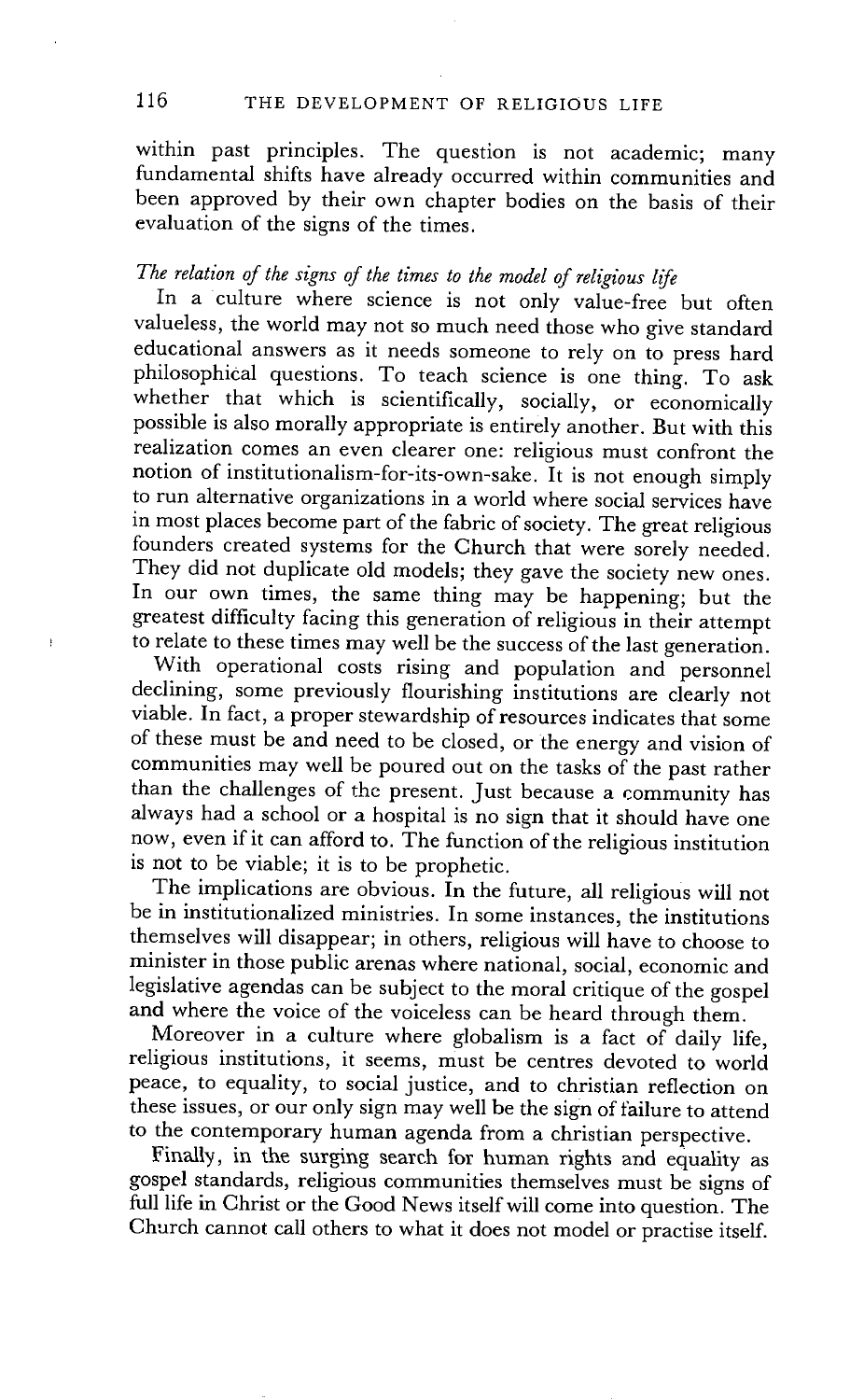The question is whether or not the new Code sustains these efforts by religious to attend to the new needs of the time while dealing with the attendant reality of the ageing of their membership, the decline of their institutions, and the authenticity of their charisms.

#### *The new Code of Canon Law and religious life*

The new Code of Canon Law for religious is a rare blend of past and future, many times in contention, often in synergy. The model of community, authority, ministry and Church that emerges in the canons seems to recognize the possibility that new needs might emerge, that authority is to be shared, that community is essential and that the Church is a body of adult believers with gifts. At the same time, there is an underlying sense that vision is not in vogue. At the level of principle, the Code is expansive. At the level of practice, the new Code often sets perimeters from the past; the effects of the new law on emerging models of authority, ministry, community and Church are mixed.

*Authority.* On the questions of responsibility in the Church, the Code takes two positions: decentralization and clericalism. One advances the quest for autonomy and participation considerably; the other may well serve to keep it in check. Over and over again, the new Code sets universal norms but explicitly states that the constitutions of a congregation can decree otherwise, or at least modify the norms according to what is 'proper to the institute'. More than that, processes once controlled precisely by  $R$ ome  $-$  exclaustration, election procedures, organizational structures, enclosure, terms of office, visitation, the use and administration of goods  $-$  have been ceded to local community authority. In other words, subsidiarity is a very real dimension of a law framed in the spirit of Vatican II.

The new Code, for instance, gives to religious institutes themselves the right to suppress or divide sections or units of the congregation or federation or order. This right of local authorities to move quickly to authenticate or absorb parts of the congregational structure can have at least two effects. In the first place the group itself, who can best recognize not only a geographical shift in ministry, but also the psychological value of its validation, will enjoy the flexibility of group development. In the second place long-range planning, to avoid the impression of the deterioration of religious life, will become both easier and imperative. In the United States, where the total number of religious has declined from 176,000 in 1962 to 96,000 in 1983, this local control may well be the key to the continued revitalization of religious life. The image of half-empty monasteries is, it seems, no sign of religious vitality and ought to be avoided like the plague. Commitment, not numbers, is the key to religious witness, and as ministries and membership profiles change,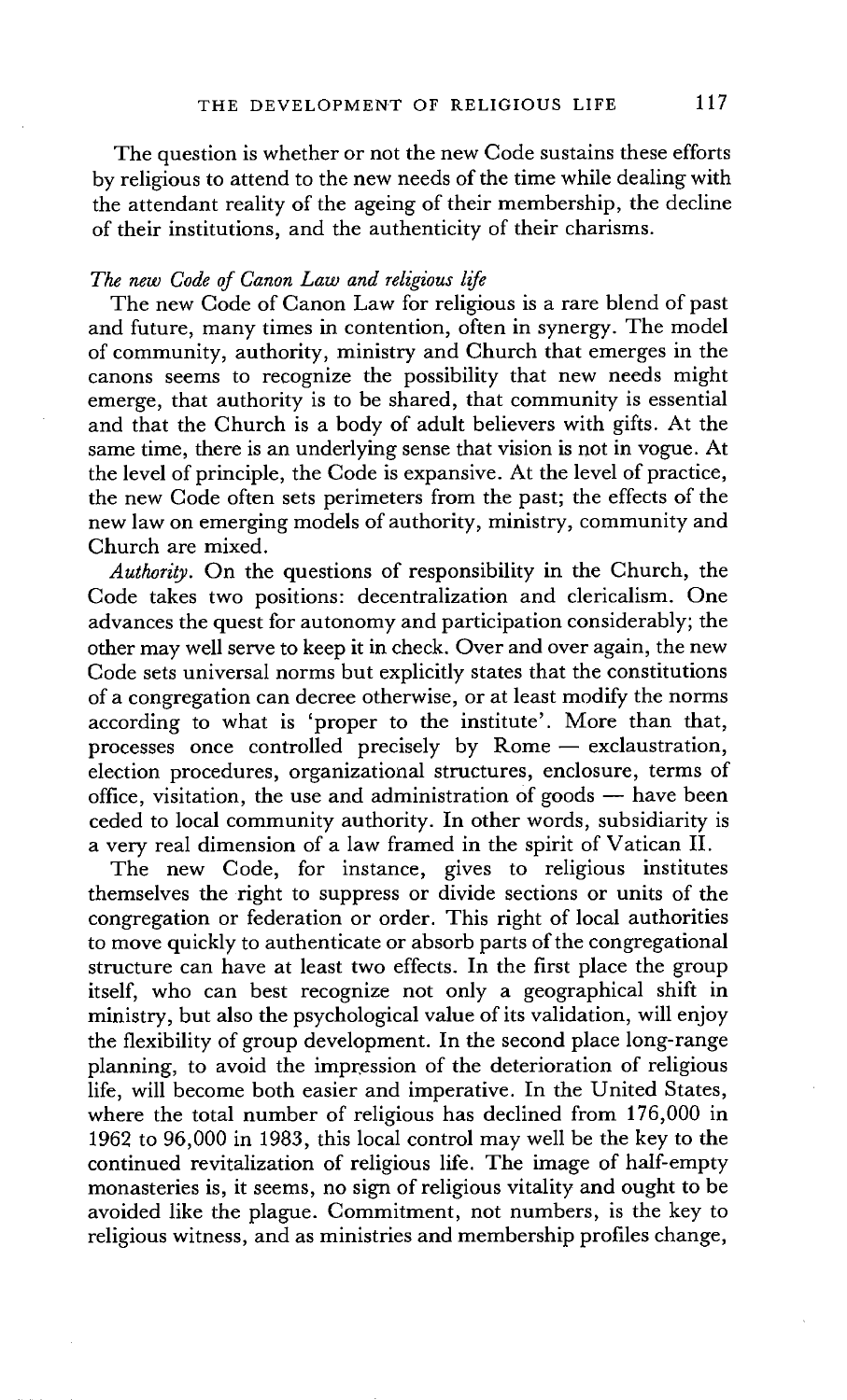congregations must move quickly to become disengaged from past institutions which are a drain on the resources and energy of a community.

The fact that leaves of absence, exclaustrations, transfers and even dispensations to a certain degree are also now given to the local level to grant gives a clearer picture of the nature of the relationships involved. Religious professions have never been registered in Rome, only dispensations. There is something wrong with a system that recognizes people only when they leave it. The new Code reflects the realization that bonds forged in the community ought to be dissolved there so that everyone concerned realizes that the rupture is personal rather than simply legal. In this capacity then, the new law is indeed a truer and clearer image of the theology of community life itself.

At the same time that the Code shifts this locus of responsibility, however, it does not do much to alter the hierarchical theology of obedience and authority. The model of a Church of believing but ordered adults waits in the wings of this document. Neither the language of obedience nor the mode of authority, as they are expressed in the Code, suggest much development. 'Superiors' are to govern their 'subjects' as 'children' of God, though in the spirit of service and for voluntary obedience (c. 618). 'Consultative and participatory bodies' are assumed - an advance in structure  $i$ ndeed  $-$  but 'wise discernment' is to be used to their establishment and use (c. 633,2). The feeling is that such groups are normative but suspect, rather than necessary, or even of the essence of christian leadership. The strong call for participation and personal responsibility, that might be expected both from the Acts of the Apostles as well as Vatican II and contemporary culture, is absent from any discussion of authority in this Code. As a result, the emergence of team governments in religious institutes is denied, by virtue of the fact that authority is presumed to reside in a single person, a notion foreign both to the history of the early Church and the present culture.

Most limiting of all is the continued insistence on priestly ordination, and therefore maleness, as the basis for church governance (c. 129,1). Decision-making in church governance is simply denied to the non-ordained, though participation in church ministry is encouraged (c. 394,2; 511). Certainly, the tailure to see this call to contribute to the apostolate of the Church as a breakthrough, however limited, is to ignore history. Nevertheless, the reality remains that though lay people and women may work in the Church, the Church clearly belongs to someone else. In every human institution people seek civil rights and the Church speaks in their support. In divine institutions it seems, basic rights do not apply. In the Church men write all the policies, men define all the positions, and men elect only other men to continue the system. The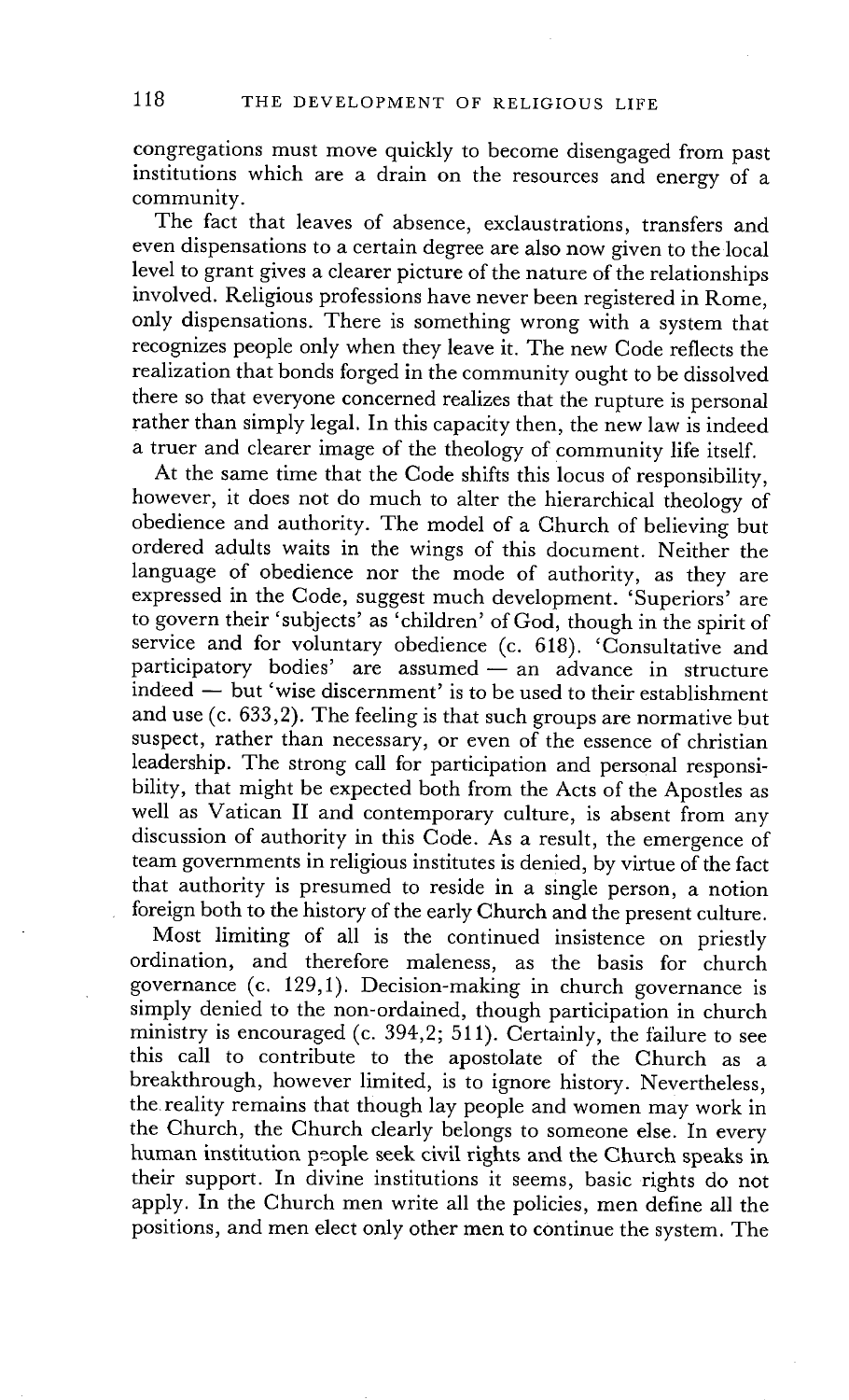effect of this exclusion on religious life itself, on women, on people looking for signs of human dignity in Christianity, and on the credibility of the Church's definition of itself is yet to be seen in a world where autonomy, equality and human rights have the highest priority.

*Ministry.* Some of the most impelling sections of the Code deal with ministry. Lay institutes of men and women 'participate in the pastoral mission of the Church through the spiritual and corporal works of mercy, performing very many different services for people' (c. 676). Women religious, of course, are in a no-choice situation. Ordination, and its basis for full ministry in the Church, is closed to them, including the diaconal state for which there is precedent in history. Women and their communities have no direct access to God, but must have the eucharist mediated to them by males who have no identity with a particular ecclesial community other than as ritual functionaries. The liturgical theology of that is, of course, obscure. On the other hand, male religious may have just as much of a struggle with what it means to be both clerical and religious. Which call has priority, and what effect that duality has on both their personal identity and their fundamental option for religious life, have very real meaning for the development of male communities of religious. If community life itself is a valuable witness in the Church, then what is the reason for the clericalization of male communities? And if the reason is to make full christian community possible, then what does that say for the spiritual quality of women's communities?

At the same time, there are hopeful signs in the new Code for the developing role of the laity, and therefore many religious, in the ministry of the Church. Multiple avenues of new ministry for lay religious -- spiritual direction, retreat work, parish administration,  $preaching and liturgical service — become possible at least by impli$ cation as a result of this Code (cc. 230,2; 517,2; 758; 766; 861,2; 910,2; 943; 1112,1,2). With the decline in the number of priests, these opportunities may well become the basis for an entirely different type of participation by religious in the ministry of the Church.

Clearly, the Code is also in creative tension with itself. The bishop is told quite clearly to foster various forms of the apostolate, 'according to the needs of the place or time' (c. 394,2) and even to collaborate with religious in the discernment of these services (c. 678,2). Religious, however, are to 'hold fast to the mission and works which are proper to their institute' and 'prudently to adapt them' (c. 677,1). Only creative interpretation in a period of great change will protect this canon from itself. At the same time, the key to the reconciliation of these two positions  $-$  to provide for new needs but not to depart from past services - may well be the call to consultation, rather than direction, between bishops and religious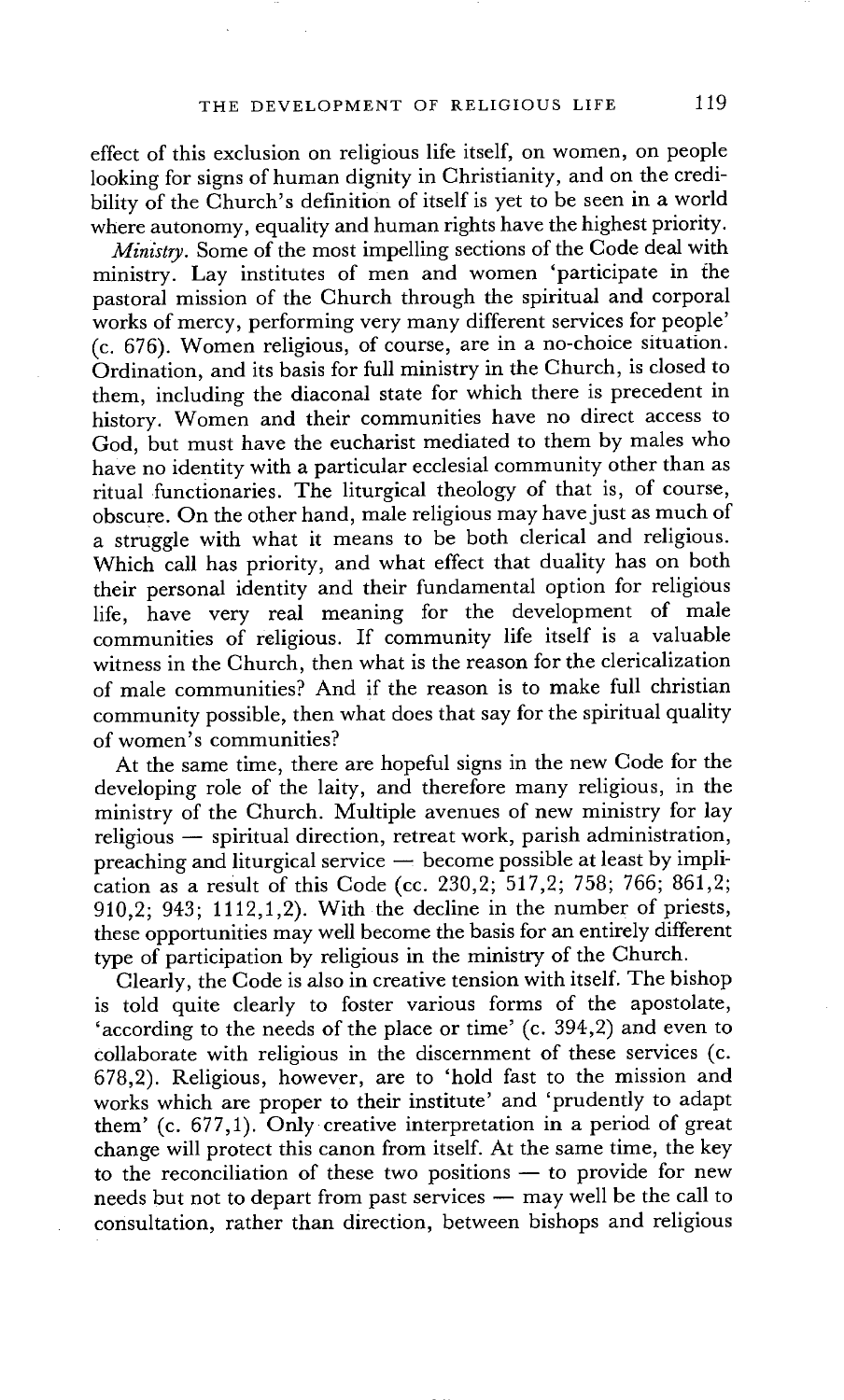about the works to be done (c. 678,3). Where adaptation of ministry also involves the alienation of property, however, the rights of bishops to deter diocesan communities in this regard are a potential source of additional tension and control (c. 1292,1). The subject is crucial to the ongoing development of religious life. It is exactly the standardization and ossification of the religious works of the immediate past that have made both renewal and relevance the difficult tasks they are. So wedded have we become to our traditional works that adaptation has been often unthinkable.

The exclusion of religious from participation in civil authority (cc. 672; 285,3) limits for this period what hadbeen a common practice in the history of western Europe before this century. The important thing to remember is that this restriction of religious from the exercise of civil authority or power ought not to be read to mean that religious are excluded from exerting influence on public or political issues. Holding political office, and functioning in the political arena, are two entirely different things; the distinction is crucial in a period where legislative reform may be essential to the on-going existence of the human race. If the two are confused then we may well be abandoning the public forum at a moment in history when it has never needed the critique of the gospel more. In fact one of the more exciting calls of the Code to religious is its injuction for communities, as communities, to 'donate something from their own resources to help the needs of the Church and the support of the poor' (c. 640). 'Witness' and prayer and concern it seems, are not enough in a day when the foundations of society are under stress.

*Community.* It is in the area of community life itself that the new Code is most regressive and contradictory; where breakthroughs are lacking, and where, therefore, the future of religious life may well be most endangered.

The concept of unique charisms is affirmed in the Code time after time (cc. 577; 578). Nevertheless, one mode of life is required of all traditions, both monastic and apostolic. In each, community is clearly defined as the common life, the liturgy of the hours as the standard prayer form, a uniform as the essential sign of commitment and poverty (cc. 607,2; 665,1; 663,3; 669,1).

The specifications present multiple problems for the development of a religious life for this time. In the first place, since the law is careful to record that everything stated applies equally to both men and women, unless otherwise indicated, the assumption is that male clerical religious, who for long years have lived alone for parish work, special ministries or missionary activities, will also now be collected into living groups. Otherwise someone is going to have to answer why women religious from the same spiritual traditions cannot do the same.

Secondly, the liturgy of the hours, a choral prayer, necessarily